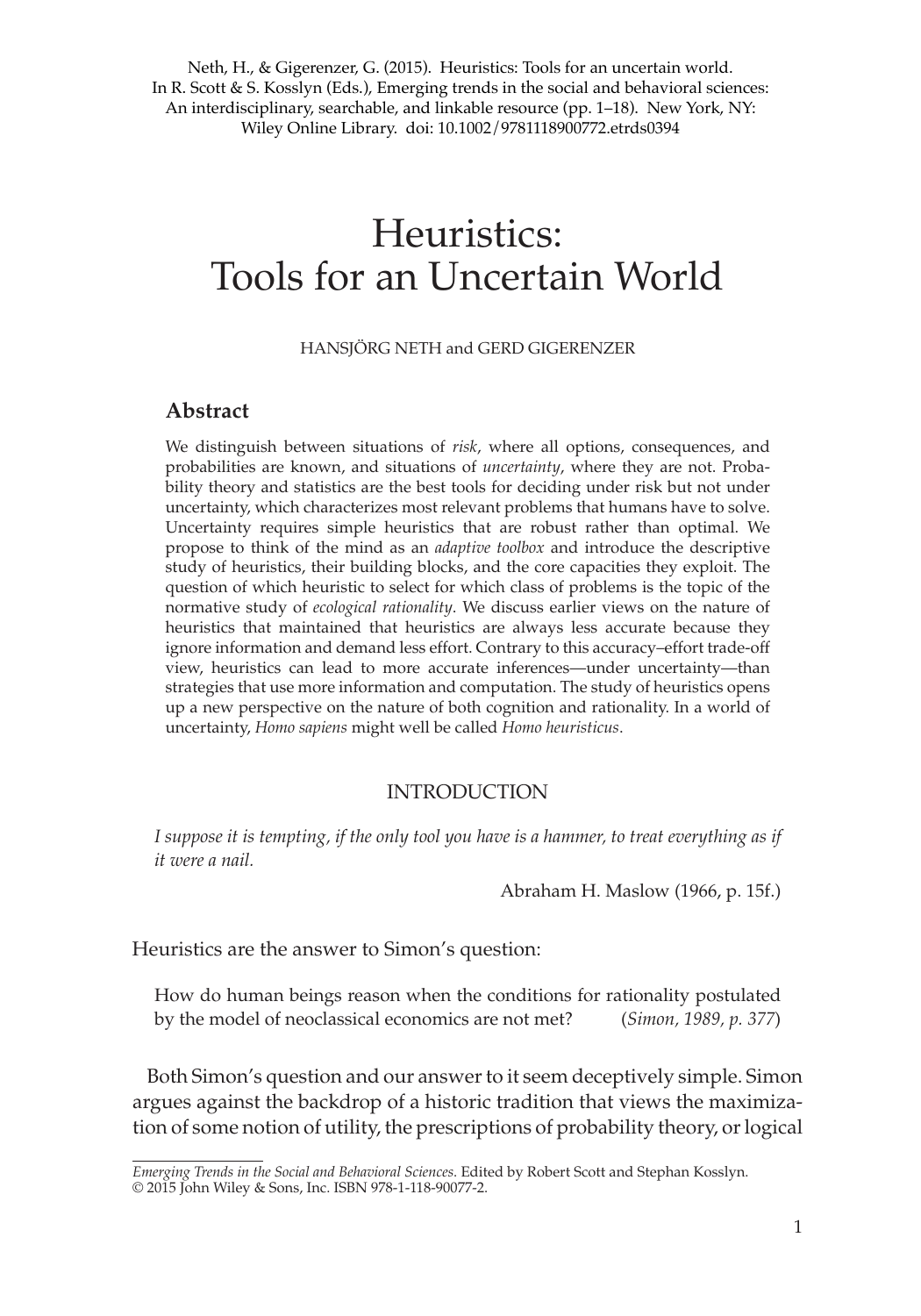consistency as the hallmarks of human rationality. Ever since Fermat and Pascal's development of probability theory, Bayes' prescription of how to integrate novel and known information, and Laplace's proposal that probability theory was "basically just common sense reduced to calculus" (1814/1951, p. 196), probability theory has been seen by many as the exclusive criterion for rational behavior.

An alternative notion of rationality takes into consideration the ecological nature of human cognition, and argues that instead of one mighty hammer, we have many adaptive tools at our disposal and routinely rely on these heuristics. However, heuristics have often been equated with systematic biases. To unlock the positive potential of heuristics, it is necessary to acknowledge that it can be misguided to capture or combat real-world complexity with similarly complicated methods. Instead, the irreducible uncertainty of everyday environments often calls for simple solutions.

In this essay, we assert that people routinely rely on heuristics—not because they are irrational, but because they have to make decisions under uncertainty, where risk is not calculable. In these situations, they indeed *should* rely on heuristics, provided they do so in an *ecologically rational* way. To make this case, we begin by exploring different realms of rationality and illuminating Simon's notions of *bounded rationality* and *satisfcing* in response to his question (section titled "Three Realms of Rationality"). To provide the necessary background to our answer, we then explicate the nature of heuristics (section titled "The Nature of Heuristics: Trade-offs, Biases, or Adaptive Tools?"). In the subsequent section, we introduce the descriptive study of heuristics, the study of the so-called *adaptive toolbox* (section titled "The Scientific Study of Heuristics"). Following that, we extend Simon's descriptive question to a normative one: Can we describe the structure of environments in which a given heuristic works or fails, in comparison with some other strategies? This analysis of the match between heuristics and environments is called the study of a heuristic's *ecological rationality* (section titled "The Normative Study of Ecological Rationality"). Finally, we end with the study of *intuitive design*, that is, designing heuristic tools for improving expert decisions "in the wild" (section titled "Intuitive Design: Decision Making in the Wild").

### THREE REALMS OF RATIONALITY

In Hans Christian Andersen's tale *The Emperor's New Clothes*, the emperor falls prey to two tricksters who pretend to weave the most exquisite fabrics. Because these are universally believed to be invisible to anyone excessively stupid or unfit for their position, neither the emperor nor his ministers dare to disclose that they cannot see anything. Only when the emperor publicly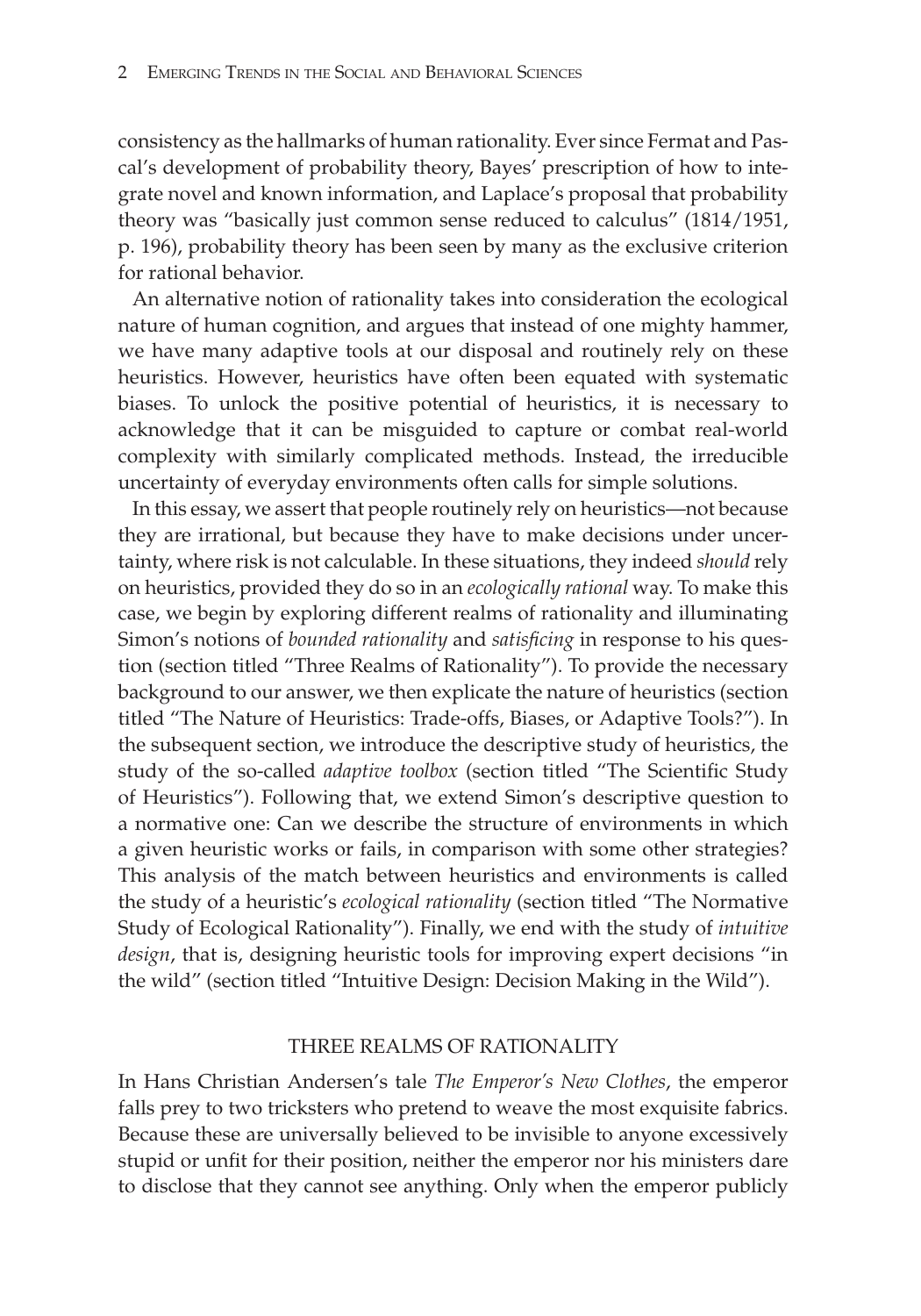| Realm            | Type of<br><b>Problem</b>                                                                                              | Type of<br><b>Inference</b> | Appropriate<br>Tool                      | People<br>Are $\dots$      |
|------------------|------------------------------------------------------------------------------------------------------------------------|-----------------------------|------------------------------------------|----------------------------|
| <b>Certainty</b> | All options and<br>consequences are known<br>for certain (known knowns)                                                | Deductive<br>inference      | Logic                                    | Intuitive<br>logicians     |
| <b>Risk</b>      | All options and<br>consequences are known,<br>and their probabilities can<br>be reliably estimated<br>(known unknowns) | Inductive<br>inference      | Probability<br>theory,<br>statistics     | Intuitive<br>statisticians |
| Uncertainty      | III-posed or iII-defined<br>problems (unknown<br>unknowns)                                                             | Heuristic<br>inference      | Heuristics.<br>ecological<br>rationality | Homo<br>heuristicus        |

Table 1 Three Realms of Rationality: Certainty, Risk, and Uncertainty

parades his nonexistent clothes does a small child call the hoax by crying out: "But the emperor has nothing on!"

When considering the question of how rational decisions should be made, part of the intellectual history of Western thought has succumbed to an analogous collective illusion—the illusion that formal logic and probability theory are sufficient for solving all relevant problems. However, applications of probability theory to unstable situations with high uncertainty have repeatedly failed. Examples are value-at-risk computations by large banks, which have missed every crisis and prevented none, and the end-of-year predictions of the euro-dollar exchange rates, which are notoriously inaccurate (Gigerenzer, 2014). The emerging science of heuristics assumes the role of the small child in Andersen's tale and aims to promote simple rules of thumb as an alternative route to rational behavior.

To understand this point, we need to carve up the landscape of rationality into three realms that are characterized by the type of information available to the organism whose rationality is being examined (see Table 1). When all necessary information to solve a given problem, that is, all options and all consequences, are known for certain, the problem is of the type "known knowns," and belongs to the realm of *certainty*. In a certain world, theories of logic model how to draw conclusions from premises. Although it is tempting to view logic as providing the "laws of thought," we should keep in mind that deductive inference is utterly conservative, and that certainty is rare. By explicating only information that is already contained in the premises, it never allows inferences to be generalized or drawn beyond the realm of known instances.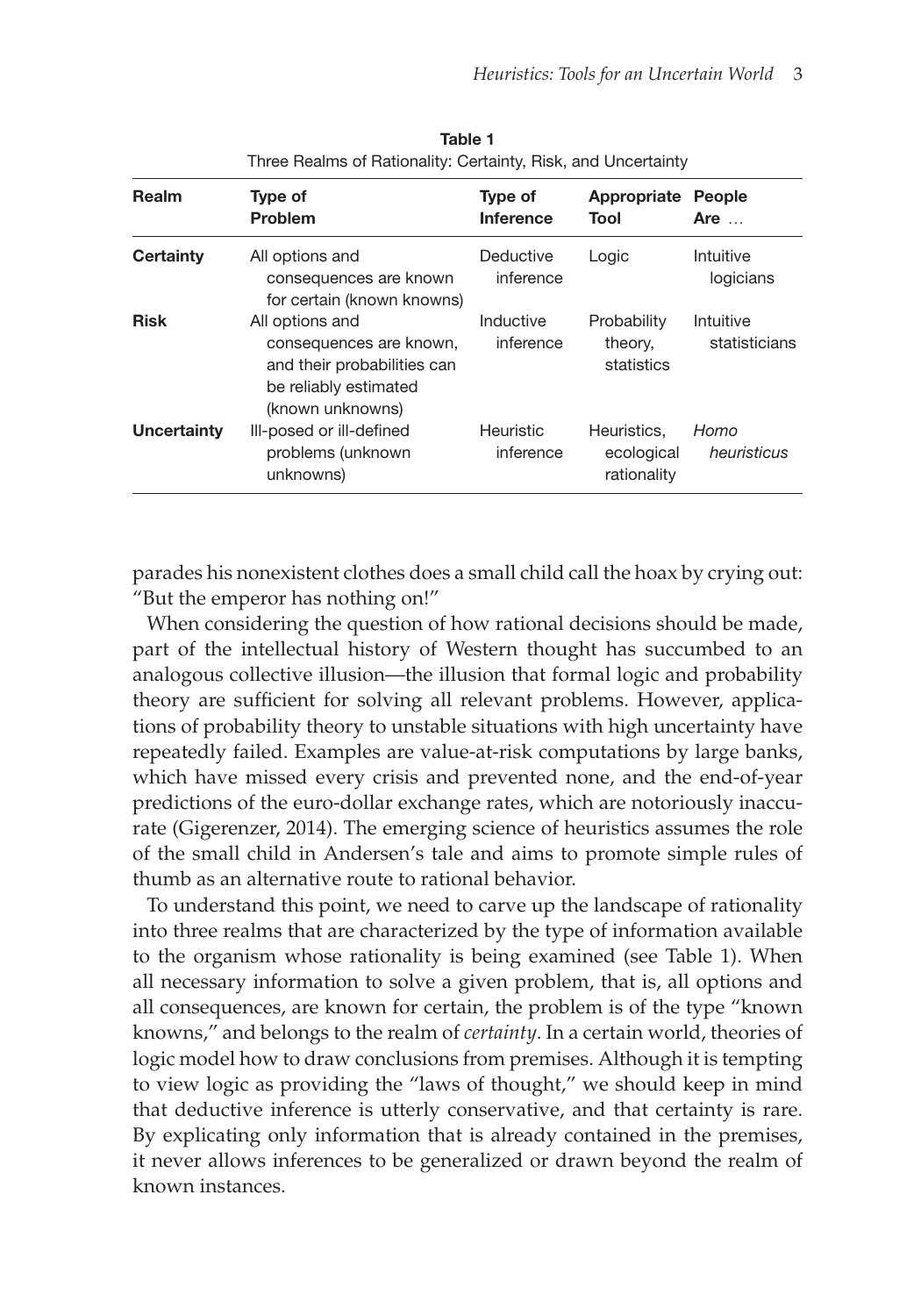Drawing inductive inferences involves *risk*, a second realm of rationality that is characterized by probability theory and various theories of statistical inference. In a risky world, it is assumed that all available options and consequences are known and that the probability distribution is also known or can be reliably estimated. These problems are known as "known unknowns," and the proper tool for solving them is statistical inference, to be made on the normative basis of probability theory.

Beyond the realms of certainty and risk exists a third realm in which not all options, consequences, or probabilities are/can be known: the realm of *uncertainty*. These are the kinds of problems to which Simon's question refers. In this world of "unknown unknowns," fnding the best solutions by means of statistical optimization techniques is, by defnition, no longer feasible. Instead, heuristics can be helpful to find good solutions. In his classic distinction between risk and uncertainty, Frank Knight emphasized that "a *measurable* uncertainty, or 'risk' proper (… ) is so far different from an *unmeasurable* one that it is not in effect an uncertainty at all." (Knight, 1921, p. 20). When laying out the *Foundations of Statistics*, Savage (1954) made it very clear that probability theory pertained only to predictable scenarios without surprises—even planning a picnic is out of this realm, according to Savage, because unexpected things may happen.

The distinction between the three realms illustrates why the theories of logic and probability theory can rule supremely within their respective realms but are overextended as universal standards of rationality. Similarly, Simon's question does not challenge the model of neoclassical economics where it is applicable, but instead asks how human beings behave beyond its reach, such as when probability distributions cannot be estimated because some options or consequences are unknown. In his search for an answer, Simon coined the term *bounded rationality* and proposed that humans use heuristics such as *satisfcing* (Simon, 1955): Rather than attempting to fnd an optimal solution by searching through all alternatives and incorporating all available information, individuals can set themselves an aspiration level, sequentially inspect options, and choose the first one that meets or exceeds this level. Satisficing is an example of a heuristic decision strategy that works well "without ever making probability calculations" (Simon, 1955, p. 118).

But because satisficing provides no guarantee for finding the best solution, it seemed to many as if Simon merely replaced the ideal of optimization on the basis of extensive data collection and deliberation with the more modest goal of fnding acceptable solutions with reasonable amounts of time and effort. This juxtaposition of decision quality and effort contributed to the view that heuristics inevitably involve trade-offs (e.g., between accuracy and speed), which we will discuss in the next section. Note, however, that Simon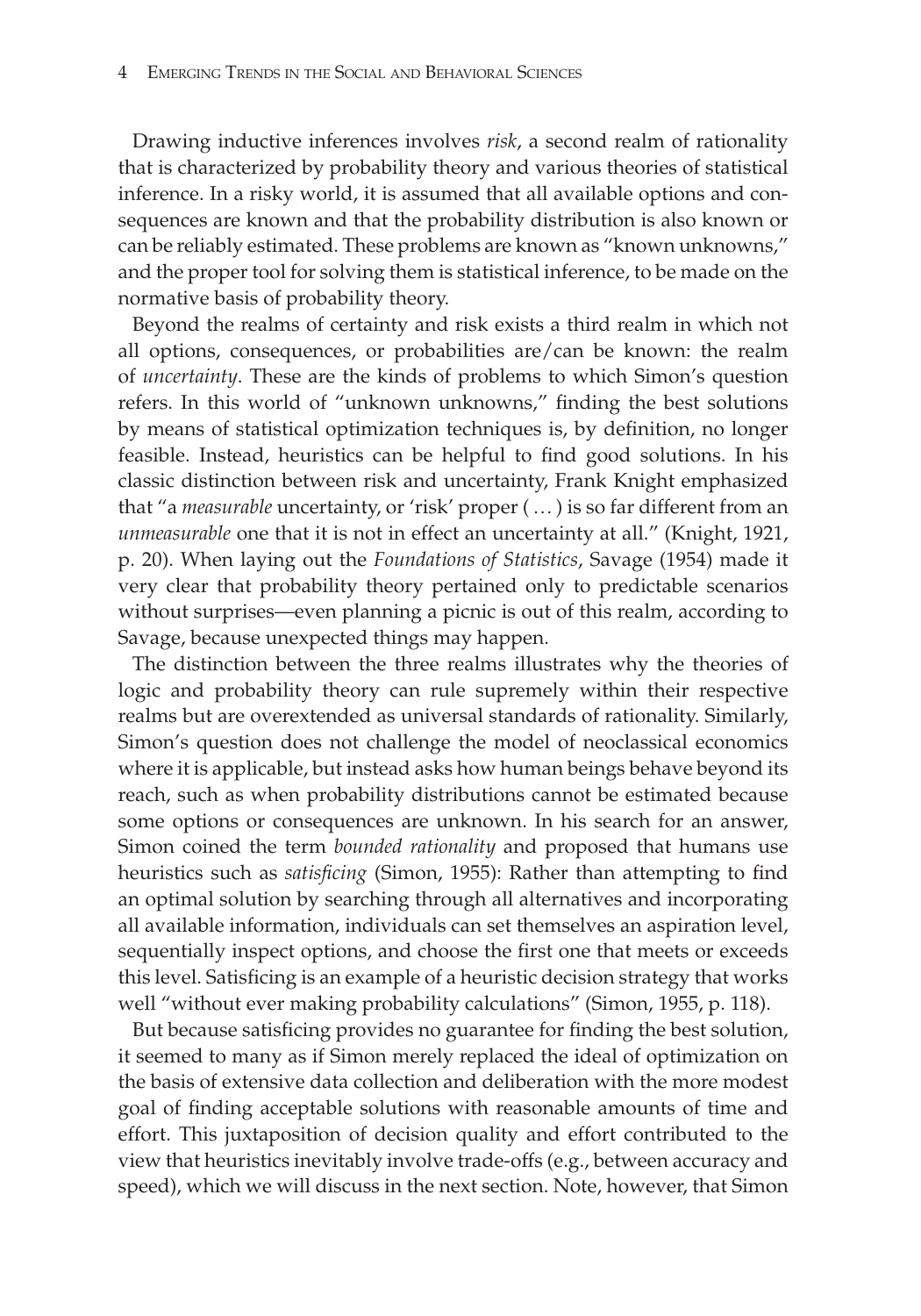did not embrace heuristics as inferior alternatives to optimization but as our only viable option in a fundamentally uncertain world.

# THE NATURE OF HEURISTICS: TRADE-OFFS, BIASES, OR ADAPTIVE TOOLS?

### STRATEGIES FOR DISCOVERY, SEARCH, AND EFFORT REDUCTION

The notion of heuristics has undergone dramatic conceptual changes. Based on the Greek term for "serving to find out or discover," heuristics feature prominently in a variety of sciences and have played the roles of both villain and hero in accounts of human rationality (see Groner, Groner, & Bischof, 1983). In physics, Albert Einstein presented his Nobel prize-winning ideas on the emission of light in 1905 as "a heuristic point of view" to indicate that his proposal was valuable but incomplete (Holton, 1988, pp. 360–361). Gestalt psychologists presented heuristic principles such as "looking around" as useful solution strategies (Wertheimer, 1923/1938), and mathematicians identifed heuristics as essential methods for discovering mathematical proofs (Pólya, 1945). This inspired early researchers on human problem-solving to apply the notion of heuristic search to systematic methods of guiding and constraining mental navigation through large problem spaces (Newell & Simon, 1972). According to the portrayal of people as adaptive decision-makers (Payne, Bettman, & Johnson, 1993), people constantly negotiate trade-offs with their decision environments and can choose to sacrifice accuracy to gain efficiency or reduce effort.

## FROM VAGUE LABELS TO FORMAL MODELS

This mix of positive and negative connotations surrounding the use of heuristics has led to two distinct interpretations in psychology. Within the framework of *heuristics and biases* (Tversky & Kahneman, 1974), heuristics are interpreted as suboptimal shortcuts that inevitably lead to systematic errors and cognitive illusions. The problem with the "representativeness heuristic" (Kahneman & Tversky, 1972) and similar vague notions was that these were not formally defined and thus could be used to explain almost everything after the fact, even *A* and *non-A*, that is, a behavior as well as the opposite behavior (Ayton & Fisher, 2004). Consider the gambler's fallacy: After a series of *n* reds on the roulette table, the expectation of another red decreases. This fallacy was attributed to people's reliance on the representativeness heuristic because "the occurrence of black will result in a more representative sequence than the occurrence of an additional red" (Tversky & Kahneman, 1974, p. 1125). Next, consider the hot-hand fallacy, which is the opposite belief: After a basketball player scores a series of *n* hits,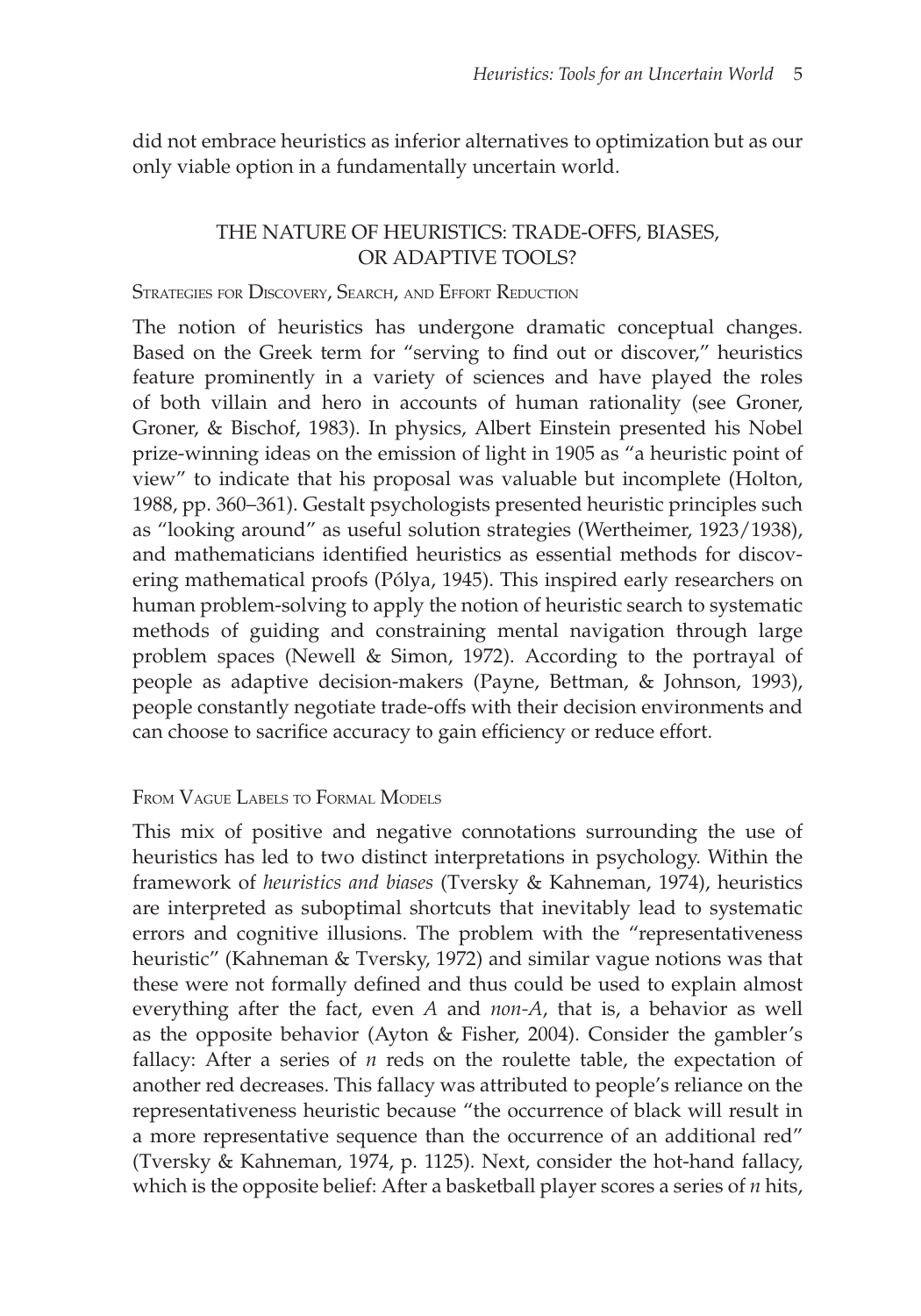the expectation of another hit increases. This belief was equally attributed to representativeness because "even short random sequences are thought to be highly representative of their generating process" (Gilovich, Vallone, & Tversky, 1985, p. 295). No scientific model should be able to explain both a phenomenon and its contrary. But a vague label can do this by changing its meaning.

Despite general acknowledgments that heuristics are "quite useful" (Tversky & Kahneman, 1974, p. 1124) and "highly economical and usually effective" (p. 1131), those benefits are typically qualified by emphasizing that heuristics "lead to severe and systematic errors" (p. 1124). Kahneman (2003, p. 1449) made it perfectly clear that he views heuristics as sources of systematic deviations from the normative ideal of rationality:

"Our research attempted to obtain a map of bounded rationality, by exploring the systematic biases that separate the beliefs that people have and the choices they make from the optimal beliefs and choices assumed in rational-agent models."

By contrast, we advocate a brighter view of heuristics and pursue a different research agenda based on formal models of heuristics. Within the framework of the *fast-and-frugal heuristics* program (Gigerenzer, Todd, & the ABC Research Group, 1999; Gigerenzer & Gaissmaier, 2011; Gigerenzer, Hertwig, & Pachur, 2011), heuristics are seen as adaptive tools that allow people to make accurate, efficient, and robust decisions under uncertainty. Rather than focusing on psychological follies and fallacies or compiling catalogs of human deviations from rational norms, we assume that heuristics are routinely relied on and often for good reasons, and aim to discover, analyze, and develop their positive potential. In studying when and why people use heuristics, we adopt the following definition:

Defnition: *Heuristics* are adaptive tools that ignore information to make fast and frugal decisions that are accurate and robust under conditions of uncertainty.

Several aspects of this definition are noteworthy.<sup>1</sup> First, describing heuristics as *tools* emphasizes their methodological nature and status as means to make decisions, rather than as ends in themselves. Yet, in some cases, understanding the heuristic can help to clarify what exactly the end is

<sup>1.</sup> Two aspects frequently mentioned in other accounts (e.g., Evans, 2008, Kahneman 2003) are notably absent from our defnition, namely, that heuristics (i) are used "unconsciously" and (ii) refect the workings of some "System 1." As we believe that any heuristic can be applied both consciously or unconsciously and prefer testable process models of heuristics to opaque descriptions that tend to exhaust themselves in long lists of dichotomies, we prefer to abstain from such characterizations (see Kruglanski & Gigerenzer, 2011 for a critical review).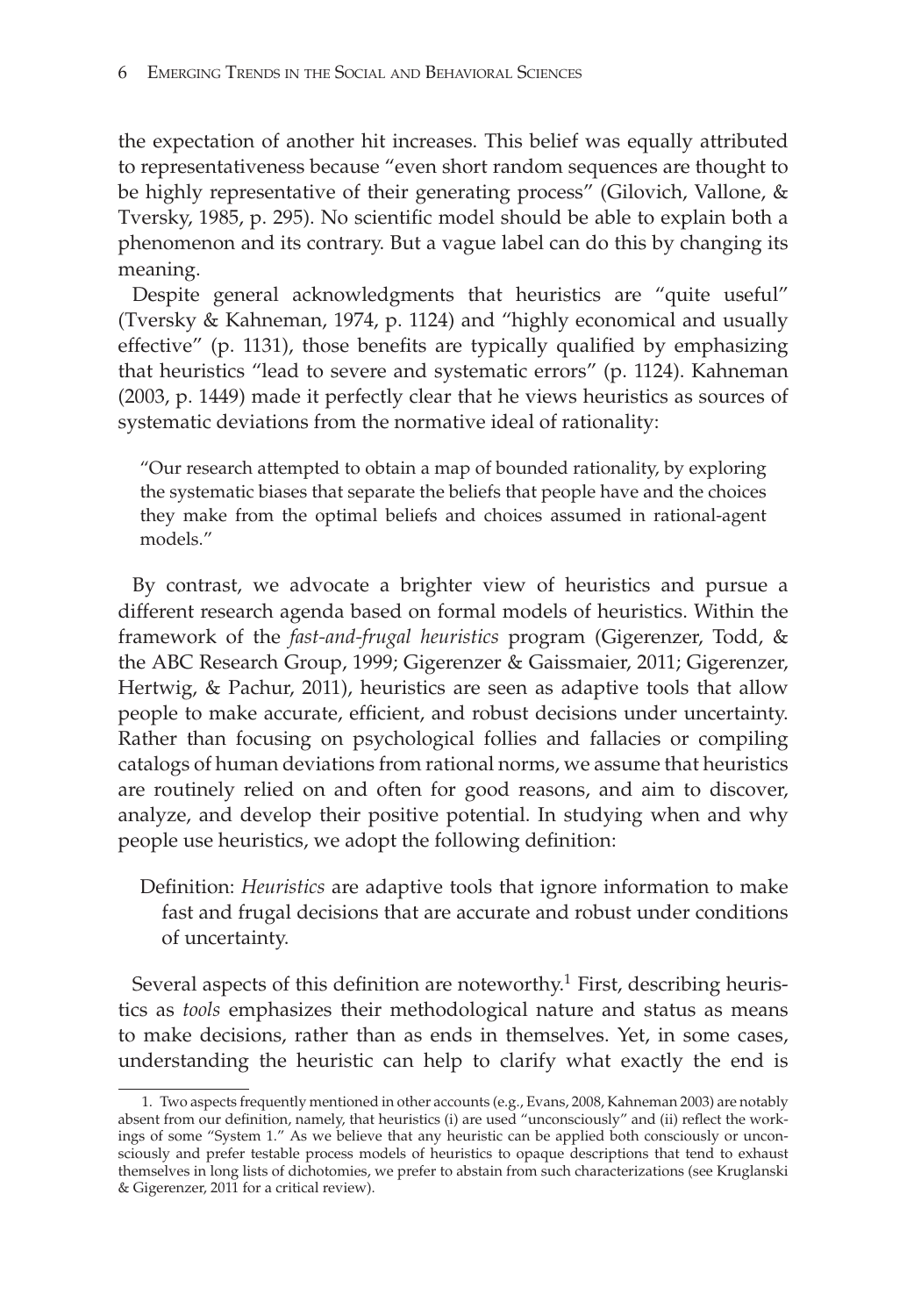(Gigerenzer & Selten, 2001). In psychological studies of human cognition, making decisions typically involves mental strategies. But our notion of heuristics also includes algorithmic procedures for expert systems in applied domains (e.g., in fnancial, legal, or medical contexts; see section titled "Intuitive Design: Decision Making in the Wild"). In either case, we consider it essential that heuristics are formulated as precise process models that yield testable predictions. Second, the qualifier *adaptive* implies that a successful use of heuristics depends on experience and the degree of fit between decision strategies and environmental structures (see below). Third, our definition agrees with previous accounts that a primary motivation for using heuristics is making fast and frugal decisions but differs in emphasizing that this increase in efficiency does not necessarily entail a decrease in effectiveness or decision quality. Whether the benefits of heuristics come at a cost is not an *a priori* issue or matter of opinion, but an empirical question. In fact, one of the surprising discoveries is that heuristics can avoid the trade-off between speed and accuracy and often yield more accurate and robust results than more effortful methods. Finally, the natural habitat of heuristics is the realm of uncertainty. As we have argued in the previous section, this is hardly much of a constraint, as this realm comprises the vast majority of situations under which "the conditions for rationality postulated by the model of neoclassical economics are not met" (Simon, 1989, p. 377).

In short, existing perspectives on heuristics paint a deeply ambivalent picture of heuristics by portraying them as valuable strategies involving trade-offs, as vices leading to systematic biases, or as adaptive tools allowing for accurate and robust decisions in a fast and frugal manner. To disentangle this conceptual confusion, the scientific study of heuristics needs to examine both descriptive and normative research questions. We will ask and answer these questions in the following sections.

### THE EMERGING SCIENCE OF HEURISTICS

The descriptive question when studying heuristics is:

Which heuristics do people use?

The result of this investigation yields an arsenal of heuristics that are organized in an adaptive toolbox. Unable to discuss all the heuristics that it contains (see Table 2 for an illustrative but incomplete list), we provide some examples before discussing their general properties in more detail.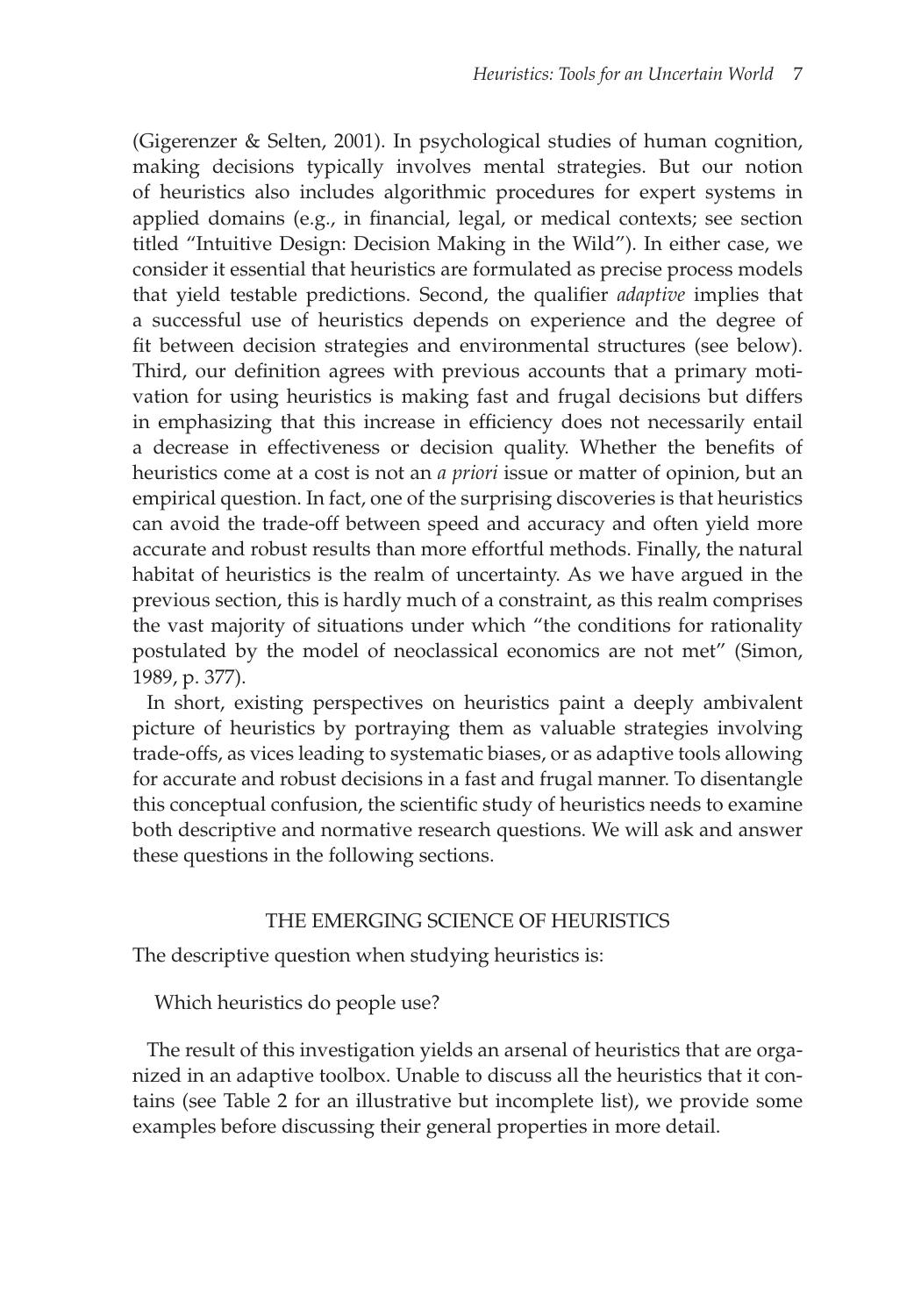| Heuristic                              | Source                                                                 | <b>Definition</b>                                                                                                                                                                                                        | Capacity exploited                                             |
|----------------------------------------|------------------------------------------------------------------------|--------------------------------------------------------------------------------------------------------------------------------------------------------------------------------------------------------------------------|----------------------------------------------------------------|
| Recognition heuristic                  | Gigerenzer (2002)<br>Goldstein and                                     | If one of two alternatives is recognized, infer that it has the<br>higher value on the criterion                                                                                                                         | recognition validity)<br>Recognition memory,<br>estimation (of |
| Fluency heuristic                      | Hertwig (2005)<br>Schooler and                                         | If one alternative is recognized faster than another, infer that<br>it has the higher criterion value                                                                                                                    | estimation (of fluency<br>Recognition fluency,<br>validity)    |
| Take-the-best                          | Goldstein (1996)<br>Gigerenzer and                                     | search as soon as a cue discriminates, and (iii) choose<br>search through cues in order of their validity, (ii) stop<br>Infer which of two alternatives has the higher value: (i)<br>the alternative favored by this cue | Ordering, estimation (of<br>the order of cue<br>validities)    |
| Fast-and-frugal trees                  | Martignon et al.<br>(2003)                                             | To classify an object, go sequentially through a number of<br>cues and stop search as soon as a cue allows doing so<br>(similar to take-the-best but for classification tasks)                                           | Ordering, estimation                                           |
| Tallying (unit-weight<br>linear model) | Dawes (1979)                                                           | To estimate a criterion, do not estimate their importance,<br>but instead count the number of favoring cues                                                                                                              | Counting                                                       |
| Equality heuristic; 1/N                | (2009), Hertwig<br>Messick (1993)<br>et al. (2002),<br>DeMiguel et al. | Allocate resources equally to each of N alternatives                                                                                                                                                                     | Equality judgments                                             |

Table 2<br>Heuristics in the Adaptive Toolbox Heuristics in the Adaptive Toolbox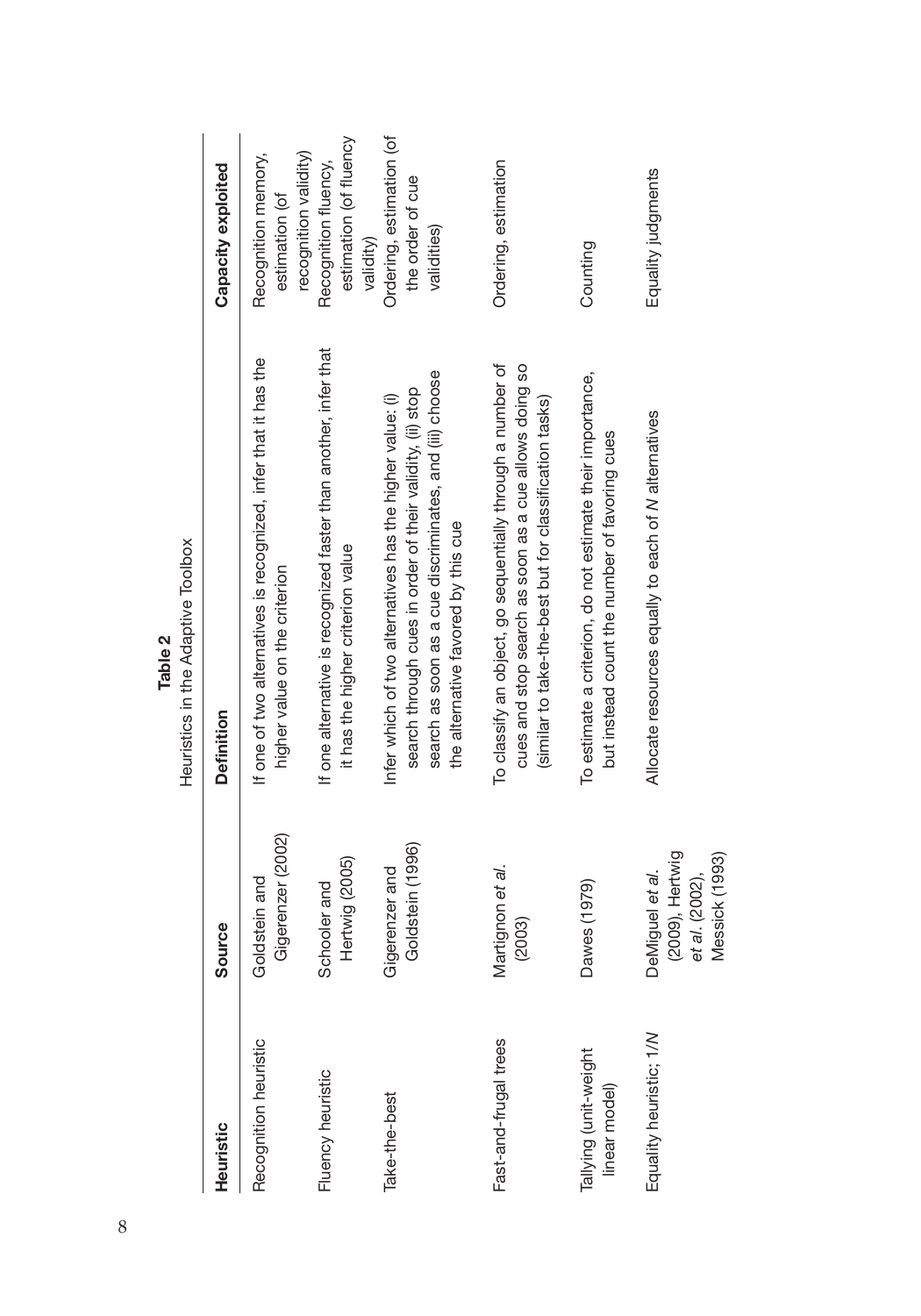| Gaze heuristic                          | and Kaiser (1995),<br>Gigerenzer (2007)<br>McBeath, Shafer, | To catch a flying object, fixate your eye on it and move to<br>maintain a constant viewing angle                 | Tracking, locomotion                         |
|-----------------------------------------|-------------------------------------------------------------|------------------------------------------------------------------------------------------------------------------|----------------------------------------------|
| Satisficing                             | Simon (1955)                                                | To choose an option, search alternatives sequentially and<br>select the first that exceeds your aspiration level | levels, comparison<br>Setting aspiration     |
| <b>Hiatus</b> heuristic                 | Wübben and von<br>Wangenheim<br>(2008)                      | To identify active customers, select those who have made a<br>purchase within a temporal threshold               | temporal thresholds<br>Setting and detecting |
| Default heuristic                       | Goldstein (2003)<br>Johnson and                             | If a default option exists, follow it                                                                            | Detecting defaults                           |
| Tit-for-tat                             | Axelrod (1984)                                              | Cooperate first, then imitate your partner's most recent<br>behavior                                             | Social imitation and<br>retribution          |
| Social imitation                        | and Richerson<br>(2005)<br>Boyd                             | Imitate the behavior of the majority of people in your peer<br>group or of your most successful peer             | Social imitation                             |
| Adapted from Todd et al. (2012, p. 9f). |                                                             |                                                                                                                  |                                              |

| ਨ੍ਹ    |
|--------|
| ø      |
| ś      |
| ಹ<br>ă |
|        |
|        |
|        |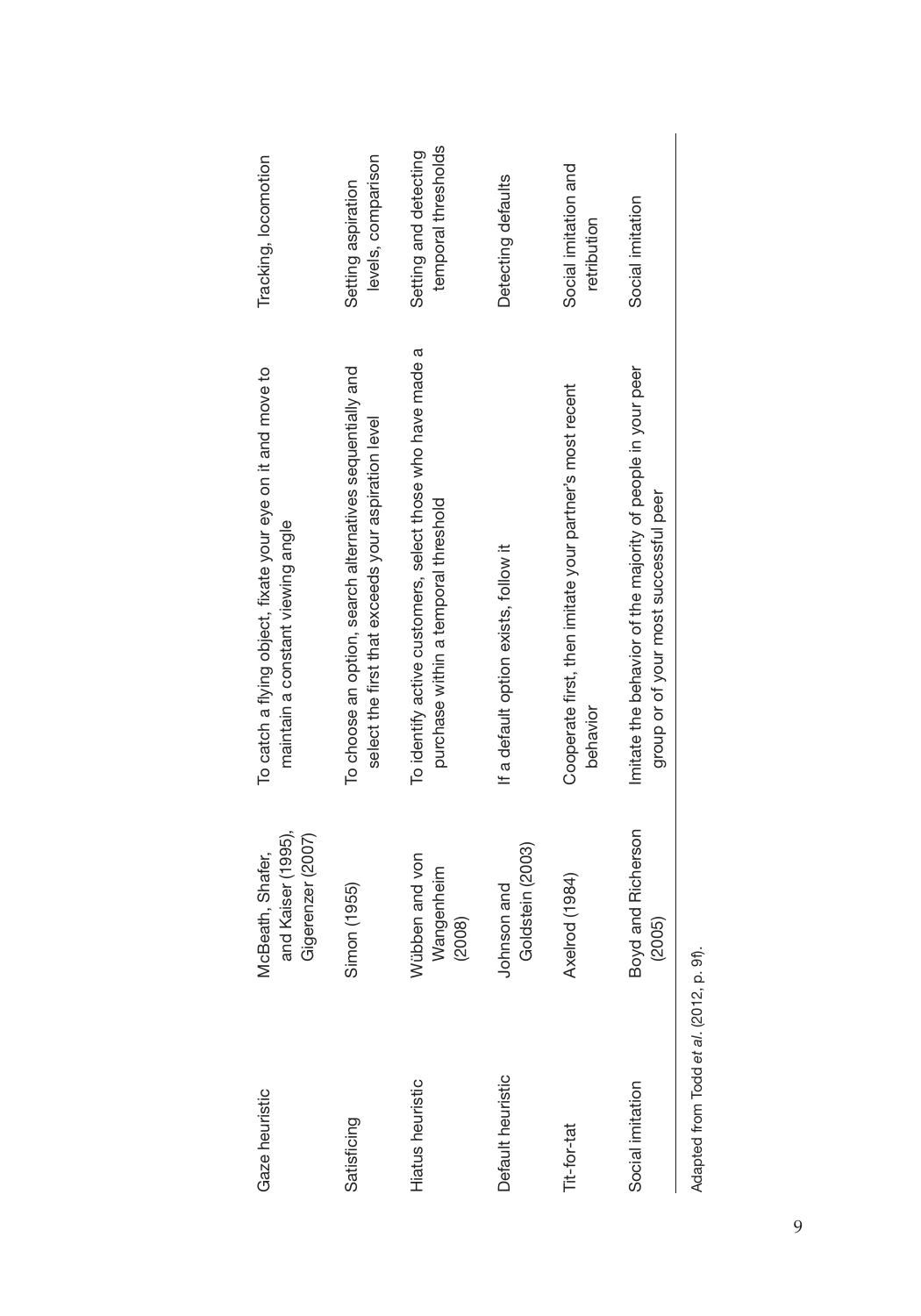# RECOGNITION HEURISTIC

How do people infer which of two alternatives is bigger or better according to some criterion? For instance, which of the following two cities has more inhabitants:

Detroit or Milwaukee?

About 60% of a sample of people living in the United States correctly answered this question with "Detroit." Surprisingly, the proportion of British or German citizens correctly answering the same question was 80–90% (Gigerenzer & Goldstein, 2011). Does this mean that Europeans know more about US cities than US citizens do? No—in fact, the Europeans benefit from knowing less. Because many of them recognize the name of Detroit but have not heard of Milwaukee, they can apply the *recognition heuristic* (RH; Goldstein & Gigerenzer, 2002):

If only one of two alternatives is recognized, infer that it has the higher value with respect to the criterion.

The RH makes the bold prediction of a less-is-more effect: If the *recognition validity* (defined as the proportion of correct inferences when only one alternative is recognized) exceeds the *knowledge validity* (defned as the proportion of correct inferences when both alternatives are recognized), an increase in the number of recognized alternatives beyond some level causes a decrease in accuracy. And, although the RH is so simple that it may seem naïve, it has been successfully used to predict consumer choices, election results, the winners of the Wimbledon tennis matches, and the performance of investment portfolios (for overviews, see Marewski, Pohl, & Vitouch, 2010, 2011).

# 1/*N* HEURISTIC

How should we allocate available resources to assets, for example, when investing money? According to traditional fnance theory, maximizing profit implies a trade-off between risk and return. The Nobel-prize winning mean-variance model of Markowitz (1952) solved this problem by maximizing profit for a given level of variance (risk). An alternative strategy is the simple 1/*N heuristic*, which appears as early as in the Talmud:

Allocate all resources equally to each of *N* alternative assets.

Benartzi and Thaler (2001) observed that investors tend to use this "naïve diversifcation" method in their contributions to retirement savings plans and concluded that this may incur substantial costs. But, when DeMiguel,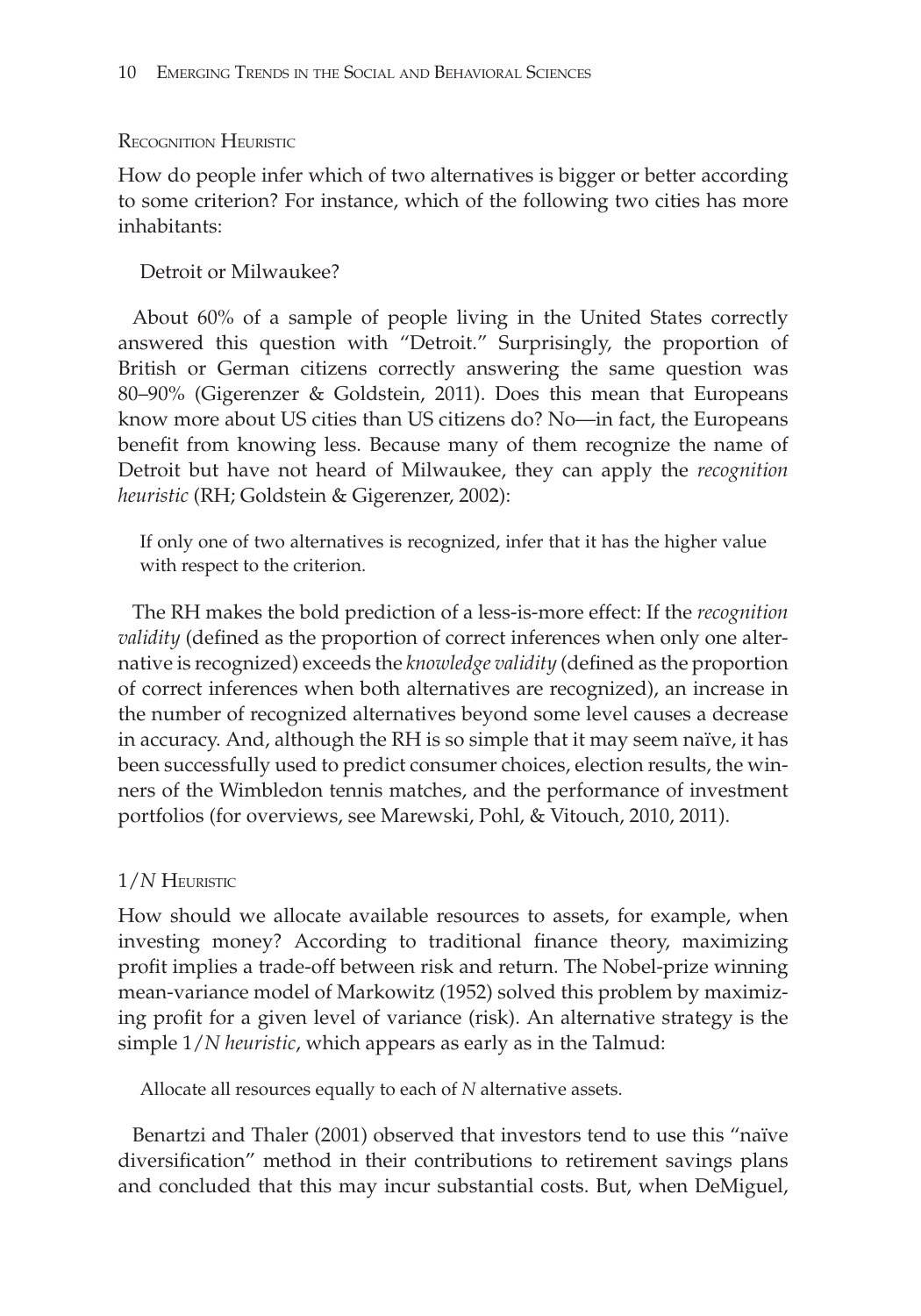Garlappi, and Uppal (2009) compared the performance of the Markowitz model and its modern variants with the 1/*N* heuristic, the mathematically sophisticated strategies failed to outperform the seemingly naïve heuristic.<sup>2</sup>

# THE SCIENTIFIC STUDY OF HEURISTICS

The systematic study of heuristics requires precise models of the cognitive processes and their building blocks, and an analysis of the cognitive or perceptuo-motor core capacities that heuristics exploit. Heuristics typically recruit and rely on evolved and learned core capacities (such as recognition memory, which is known to precede conscious recollection; Ratcliff & McKoon, 1989), and exploit regularities in the external environment (e.g., that the recognition of city names tends to be positively correlated with population size). Although no complete taxonomy exists, heuristics can be sorted into categories such as recognition-based rules (RH, fuency heuristic), heuristics relying on one good reason (take-the-best, gaze heuristic, hiatus heuristic), and trade-off heuristics (tallying, 1/*N*; see Gigerenzer & Gaissmaier, 2011, for additional examples). Note that heuristics are not isolated from each other, but share knowledge structures and frequently contain three common building blocks:

*Search* rules specify what information is considered and in which order or direction information search proceeds.

*Stopping* rules specify when the search for information is terminated.

*Decision* rules specify how the fnal decision is reached.

By combining building blocks, heuristics can be adopted and adjusted to form new heuristics. For instance, the 1/*N* heuristic for fnancial allocation decisions is a specialized instance of a more general *equality rule* (Messick, 1993) that also appears to govern parental investments (Hertwig, Davis, & Sulloway, 2002). Similarly, the so-called *hiatus heuristic* (Wübben & von Wangenheim, 2008), which companies use to predict which customers will purchase in the future, is related to optimal stopping rules considered in animal foraging theory (Green, 1984) and research on humans when switching between multiple tasks (Payne, Duggan, & Neth, 2007). Additionally, combining building blocks or heuristics can yield new heuristics, such as when merging satisficing with tallying to create a new heuristic that selects an alternative as soon as a certain number of criteria are met. These transformations show that the adaptive toolbox does not consist of a fxed

<sup>2.</sup> Markowitz himself used 1/*N* instead of his own model of portfolio optimization (Benartzi & Thaler, 2001, p. 80).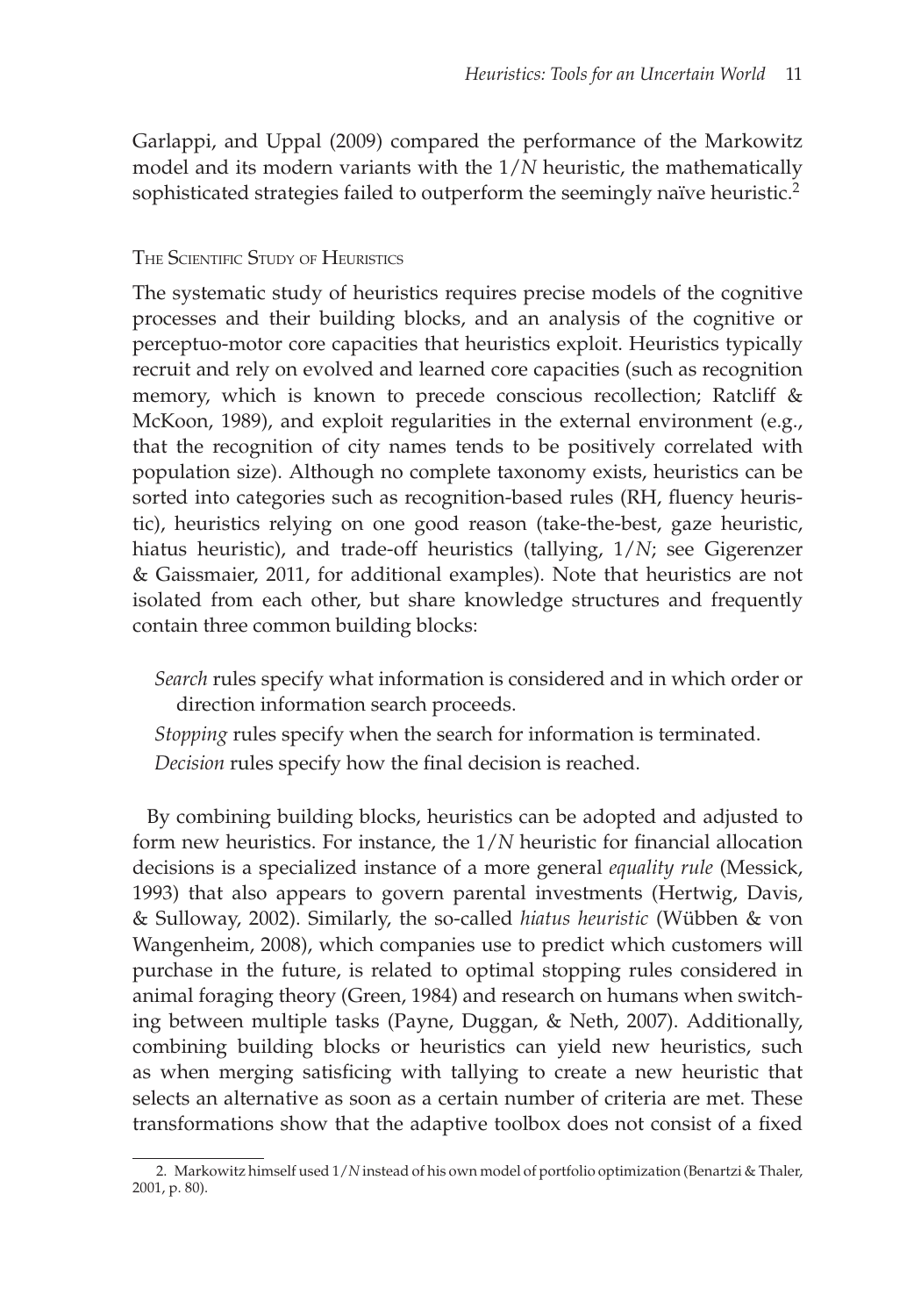set of heuristics but is a flexible and fluid collection that can be shaped by the demands of adaptive agents, the current task, and task environments.

Crucially, our stipulation that heuristics must be specifed as formal process models (or explicit algorithms) turns the study of the adaptive toolbox into a productive research program that not only yields new questions—including "How do we select heuristics?" (Rieskamp & Otto, 2006) and "For which cognitive and environmental niches are they most suited?" (Marewski & Schooler, 2011)—but also makes their performance measurable by yielding testable predictions. This enables us to address the question of heuristic performance as an empirical issue rather than accepting their alleged inferiority as a predetermined conclusion. For a given heuristic, this task involves specifying the conditions under which it works or fails as measured by some criterion of performance, such as accuracy.

## THE NORMATIVE STUDY OF ECOLOGICAL RATIONALITY

With the help of precise models of heuristics, Simon's descriptive question can be extended to a normative one:

When *should* people rely on heuristics rather than on more complex strategies?

## WHY HEURISTICS WORK

To answer the normative question of heuristics, we crucially need to understand *why* heuristics work (e.g., Gigerenzer, 2008). The answers can be expressed in both ecological and statistical terms. Ecologically, identifying the conditions under which heuristics work well must consider the interplay between a particular strategy and the structure of its task environment. Heuristics generally tend to be successful if the conditions of *ecological rationality* are met, that is, if (i) a high degree of match exists between the heuristic and the structure of the task environment and (ii) the organism has the core capacities necessary for applying the heuristic (Todd, Gigerenzer, & the ABC Research Group, 2012). Only when agents have particular capacities is using heuristics simple or effortless per se. For instance, aiming to construct a robot that applies the gaze heuristic (see Table 2) to intercept a flying object would demand specific core capacities that robots do not yet have, such as tracking moving objects against a noisy background.

The statistical answer to the normative question is based on the difference between fitting models to data and predicting future events on the basis of past observations. A more fexible model (e.g., with additional free parameters) will always provide an equal or better fit to existing data than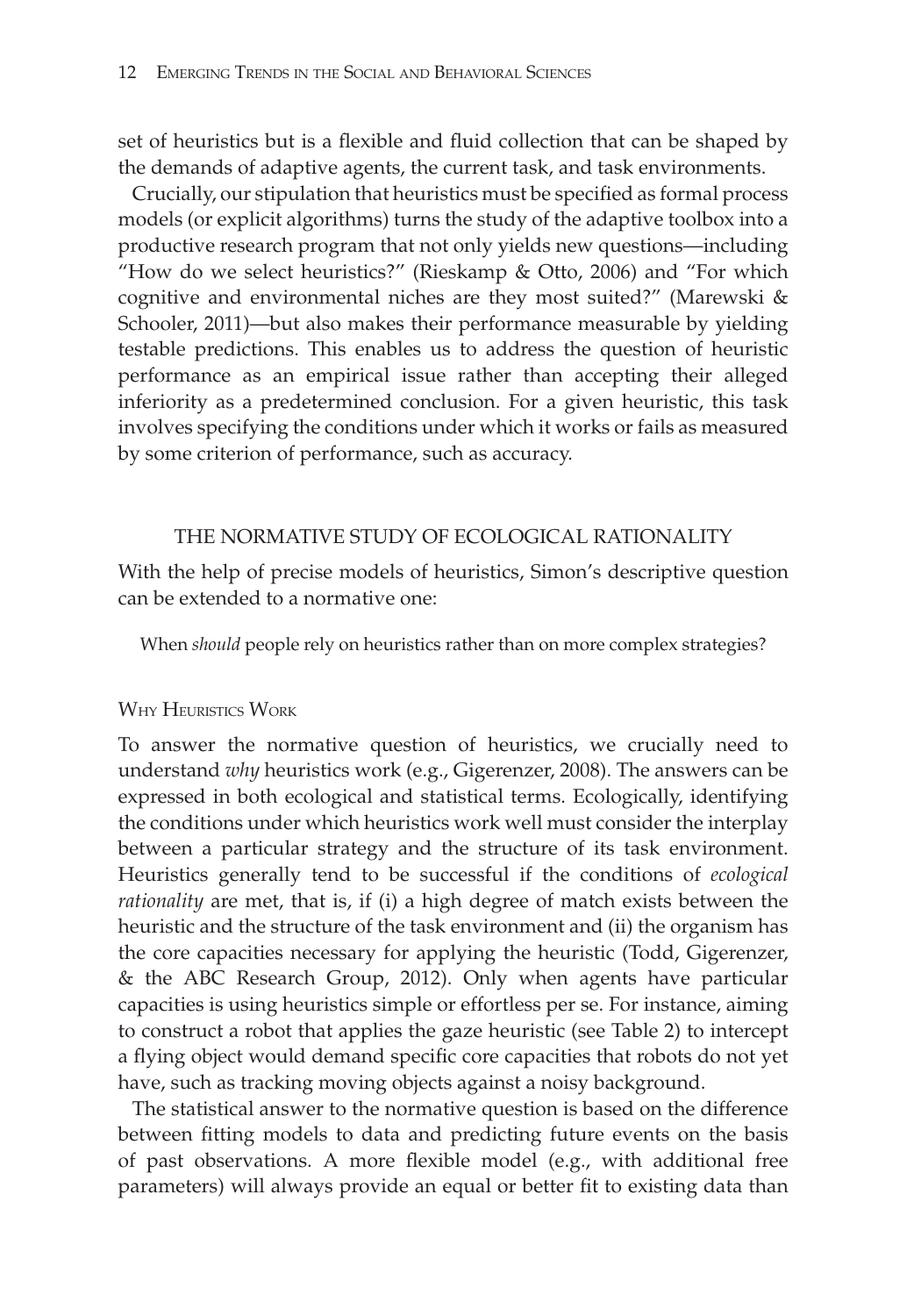a simpler model will (Gigerenzer & Brighton, 2009, for examples). But, the main purpose of scientific models is not to explain post hoc, but to predict similar events in the future. $3$  Mathematically, the relevant characteristics of different types of models can be analyzed in terms of the *bias–variance dilemma* (Geman, Bienenstock, & Doursat, 1992), which decomposes a model's expected prediction error into three parts:

# prediction error =  $(bias)^2$  + variance + noise

In this sum, the *bias* term describes the average accuracy of an algorithm's predictions, the *variance* term describes the variation in a model's predictions given different samples, and the *noise*term contains unsystematic deviations, such as measurement error. Crucially, a more flexible model generally tends to exhibit both lower bias and higher variance. A model with high bias will tend to underfit the data (i.e., miss existing patterns), whereas a model with high variance will typically overfit them (i.e., "explain" even random noise). Consequentially, a successful model must balance bias and variance in order to achieve high predictive accuracy.

How can the bias–variance dilemma explain the success of heuristics such as 1/*N*? Markowitz's (1952) model assigns a weight to every available asset and needs to estimate all means and variances, as well as the covariance matrix. What makes the mean–variance model prone to error are these estimates, not the complexity of its calculations. By contrast, the 1/*N* heuristic completely ignores historic information and assigns a fixed weight of 1/*N* to every asset. Thus, the Markowitz model is highly fexible and reduces bias at the expense of increased variance, whereas 1/*N* is likely to exhibit a high bias but no variance. If a large amount of relevant data were available and the world of investment were stable, the Markowitz model would outperform 1/*N*. But the key is that we are dealing with uncertainty rather than with risk: Even with an abundance of fnancial data, the dynamics of fnancial markets are such that only a small proportion of the available data may actually be relevant to the current economic conditions. And, when relevant data are sparse, the variance term tends to dominate the bias term and thus increase the overall prediction error of complex models.

Taken together, these considerations allow us not only to provide an answer to the normative question (When should we rely on heuristics?), but also to disentangle the conceptual confusion about heuristics by explaining why older, nonadaptive notions of heuristics were unable to discover and comprehend their benefts. Heuristics work well when they are adapted to

<sup>3.</sup> Otherwise, the model "it was due to fate" would perfectly (and parsimoniously) "explain" everything.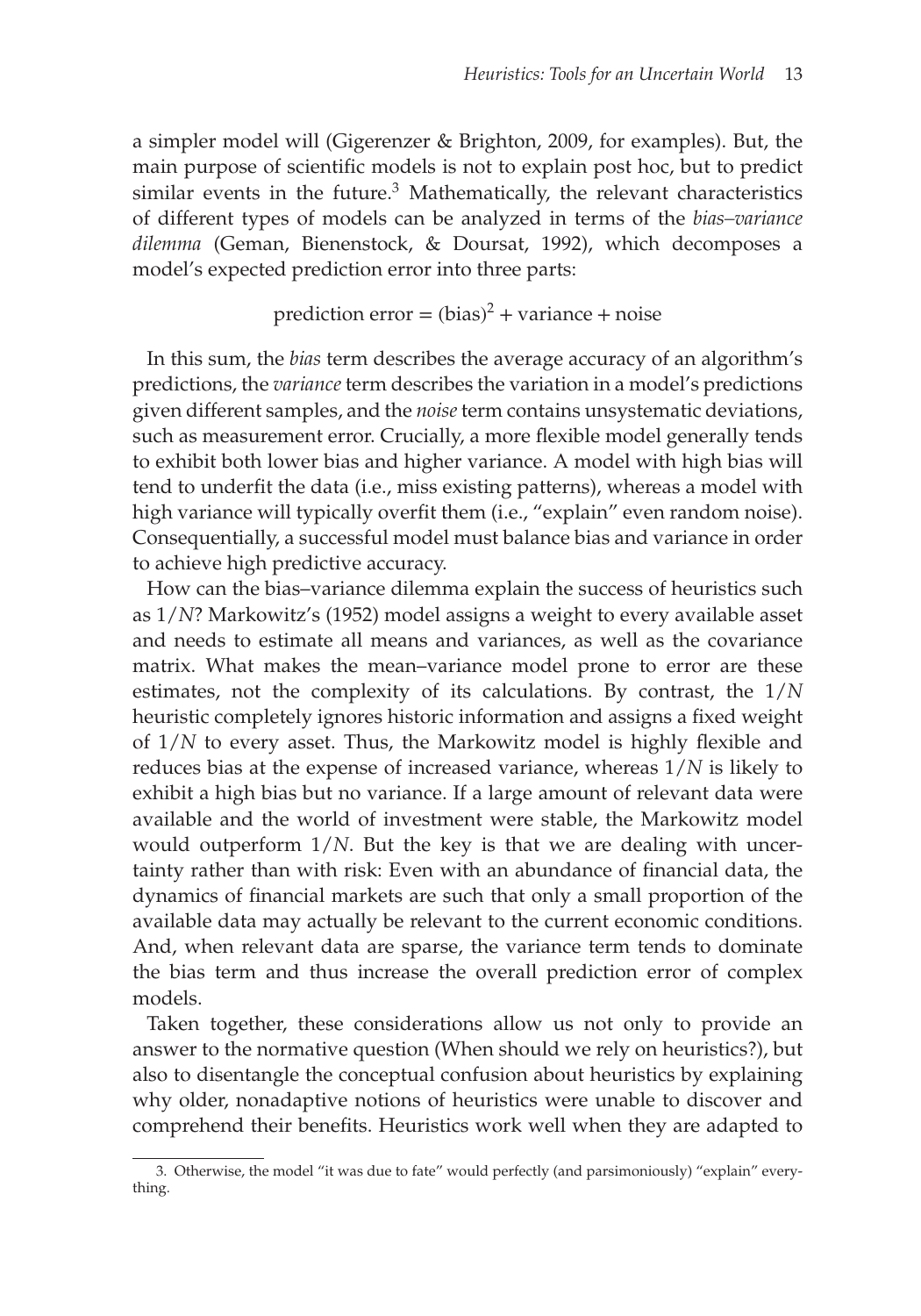solving problems in uncertain environments. Situations with high levels of uncertainty, high degrees of complexity (e.g., a large number of options), and small amounts of relevant data tend to favor simple models over more fexible ones. When the primary concerns are predictive accuracy and an understanding of generative mechanisms—that is, success in uncertain environments, or designing scientific models—simple heuristics can outperform more fexible ones by yielding more robust results. In a world of risk, it is sensible to collect all data and integrate it according to the laws of probability theory. But in situations of uncertainty, where an optimal solution can no longer be calculated, heuristics are adaptive tools that make uncertainty manageable.

# INTUITIVE DESIGN: DECISION-MAKING IN THE WILD

The descriptive study of the adaptive toolbox of individuals and institutions and the normative study of the conditions of ecological rationality have important consequences for the design of psychological theories. First, the study of the adaptive toolbox provides an alternative to the widespread understanding of human behavior in terms of internal traits, preferences, or attitudes: Behavior is a function of cognition *and* environment in tandem. This view has been applied to better understand moral behavior (Fleischhut & Gigerenzer, 2013), the nature of intuition (Gigerenzer, 2007), legal decision-making (Dhami, 2003), and social behavior in general (Hertwig, Hoffrage, & the ABC Research Group, 2013).

The answers to the descriptive and normative question have been used to improve experts' decision-making and decisions "in the wild" (Gigerenzer *et al*., 2011). In this program of *intuitive design*, the resulting decision systems are designed to fit the intuitive strategies people use. For instance, fast-and-frugal trees (Martignon, Vitouch, Takezawa, & Forster, 2003, Table 2) have been designed for coronary care unit allocation (Green & Mehr, 1997), for diagnosing depression (Jenny, Pachur, Lloyd Williams, Becker, & Margraf, 2013), for reducing civilian casualties at military checkpoints (Keller, Czienskowski, & Feufel, 2014), and for detecting vulnerable banks (Aikman et al., 2014; Neth, Meder, Kothiyal, & Gigerenzer, 2014). In all this applied work, the design of heuristics can provide efficient tools in an uncertain world.

As mentioned in the beginning, optimization is not possible under uncertainty, but good decisions are. Heuristics are tools toward this end, which, as far as we know, humans have always relied on to solve adaptive problems. Moreover, given that humans, past and present, spend most of their time in the twilight of uncertainty, the nature of *Homo sapiens* might well be found in *Homo heuristicus*.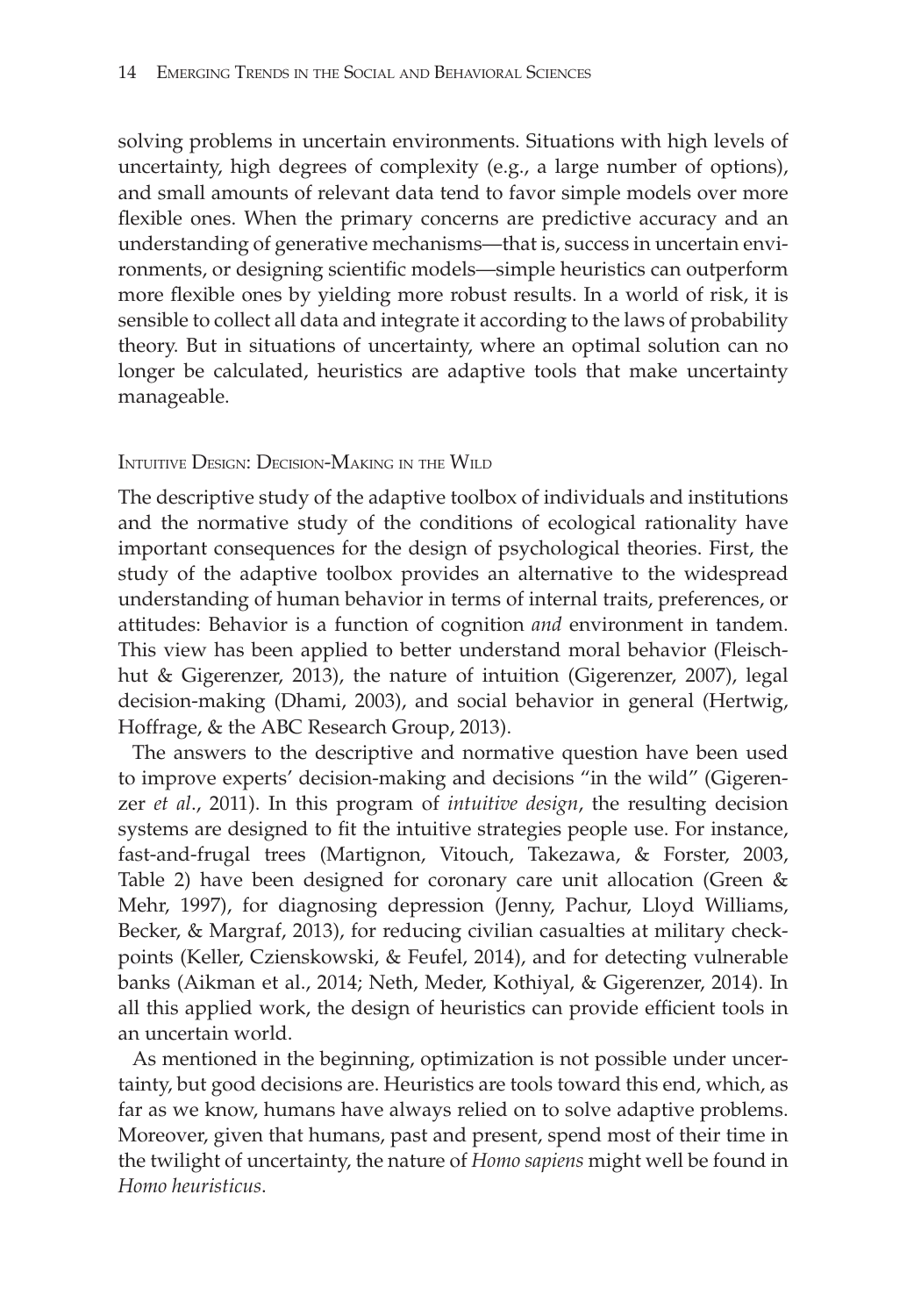#### REFERENCES

- Aikman, D., Galesic, M., Gigerenzer, G., Kapadia, S., Katsikopoulos, K. V., Kothiyal, A., Murphy, E., & Neumann, T. (2014). Taking uncertainty seriously: Simplicity versus complexity in fnancial regulation. Bank of England Financial Stability Paper, 28.
- Axelrod, R. M. (1984). *The evolution of cooperation*. New York, NY: Basic Books.
- Ayton, P., & Fisher, I. (2004). The hot hand fallacy and the gambler's fallacy: Two faces of subjective randomness? *Memory and Cognition*, *32*, 1369–1378.
- Benartzi, S., & Thaler, R. H. (2001). Naive diversification strategies in defined contribution saving plans. *American Economic Review*, *91*(1), 79–98.
- Boyd, R., & Richerson, P. J. (2005). *The origin and evolution of cultures*. New York, NY: Oxford University Press.
- Dawes, R. M. (1979). The robust beauty of improper linear models in decision making. *American Psychologist*, *34*(7), 571–582.
- DeMiguel, V., Garlappi, L., & Uppal, R. (2009). Optimal versus naive diversification: How inefficient is the 1/N portfolio strategy? *Review of Financial Studies*, 22(5), 1915–1953.
- Dhami, M. K. (2003). Psychological models of professional decision making. *Psychological Science*, *14*(2), 175–180.
- Evans, J. S. B. T. (2008). Dual-processing accounts of reasoning, judgment, and social cognition. *Annual Review of Psychology*, *59*, 255–278.
- Fleischhut, N., & Gigerenzer, G. (2013). Can simple heuristics explain moral inconsistencies?. In R. Hertwig, U. Hoffrage & the ABC Research Group, *Simple heuristics in a social world* (pp. 459–486). New York, NY: Oxford University Press.
- Geman, S., Bienenstock, E., & Doursat, R. (1992). Neural networks and the bias/ variance dilemma. *Neural Computation*, *4*(1), 1–58.
- Gigerenzer, G. (2007). *Gut feelings: The intelligence of the unconscious*. New York, NY: Penguin.
- Gigerenzer, G. (2008). *Rationality for mortals: Risk and rules of thumb*. New York, NY: Oxford University Press.
- Gigerenzer, G. (2014). *Risk savvy: How to make good decisions*. New York, NY: Allan Lane.
- Gigerenzer, G., & Brighton, H. (2009). Homo heuristicus: Why biased minds make better inferences. *Topics in Cognitive Science*, *1*(1), 107–143.
- Gigerenzer, G., & Gaissmaier, W. (2011). Heuristic decision making. *Annual Review of Psychology*, *62*(1), 451–482.
- Gigerenzer, G., & Goldstein, D. G. (1996). Reasoning the fast and frugal way: Models of bounded rationality. *Psychological Review*, *103*, 650–669.
- Gigerenzer, G., & Goldstein, D. G. (2011). The recognition heuristic: A decade of research. *Judgment and Decision Making*, *6*(1), 100–121.
- Gigerenzer, G., Hertwig, R., & Pachur, T. (Eds.) (2011). *Heuristics: The foundations of adaptive behavior*. New York, NY: Oxford University Press.
- Gigerenzer, G., & Selten, R. (2001). Rethinking rationality. In G. Gigerenzer & R. Selten (Eds.), *Bounded rationality: The adaptive toolbox* (pp. 1–12). Cambridge, MA: MIT Press.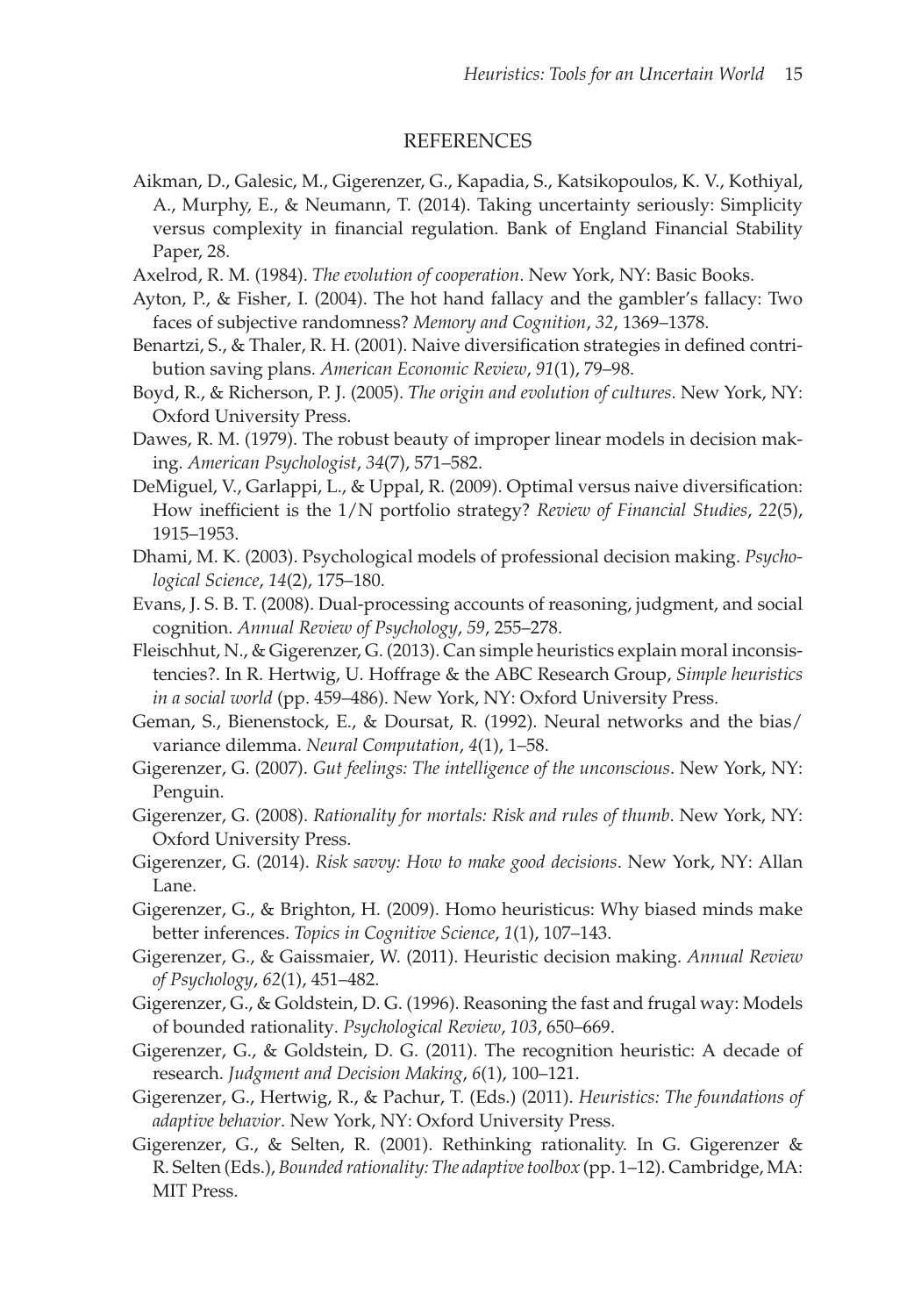- Gigerenzer, G., Todd, P. M., & the ABC Research Group (1999). *Simple heuristics that make us smart*. New York, NY: Oxford University Press.
- Gilovich, T., Vallone, R., & Tversky, A. (1985). The hot hand in basketball: On the misperception of random sequences. *Cognitive Psychology*, *17*, 295–314.
- Goldstein, D. G., & Gigerenzer, G. (2002). Models of ecological rationality: The recognition heuristic. *Psychological Review*, *109*(1), 75–90.
- Green, R. F. (1984). Stopping rules for optimal foragers. *The American Naturalist*, *123*(1), 30.
- Green, L., & Mehr, D. R. (1997). What alters physicians' decisions to admit to the coronary care unit? *Journal of Family Practice*, *45*(3), 219–226.
- Groner, R., Groner, M., & Bischof, W. (1983). Approaches to heuristics: A historical review. In R. Groner, M. Groner & W. Bischof (Eds.), *Methods of heuristics*(pp. 1–17). Hillsdale, NJ: Lawrence Erlbaum Associates.
- Hertwig, R., Davis, J. N., & Sulloway, F. J. (2002). Parental investment: How an equity motive can produce inequality. *Psychological Bulletin*, *128*(5), 728–745.
- Hertwig, R., Hoffrage, U., & the ABC Research Group (2013). *Simple heuristics in a social world*. New York, NY: Oxford University Press.
- Holton, G. J. (1988). *Thematic origins of scientifc thought: Kepler to Einstein* (2nd ed.). Cambridge, MA: Harvard University Press.
- Jenny, M. A., Pachur, T., Lloyd Williams, S., Becker, E., & Margraf, J. (2013). Simple rules for detecting depression. *Journal of Applied Research in Memory and Cognition*, *2*(3), 149–157.
- Johnson, E. J., & Goldstein, D. (2003). Do defaults save lives? *Science*, *302*(5649), 1338–1339.
- Kahneman, D. (2003). Maps of bounded rationality: Psychology for behavioral economics. *American Economic Review*, *93*, 1499–1475.
- Kahneman, D., & Tversky, A. (1972). Subjective probability: A judgment of representativeness. *Cognitive Psychology*, *3*(3), 430–454.
- Keller, N., Czienskowski, U., & Feufel, M. (2014). Tying up loose ends: A method for constructing and evaluating decision aids that meet blunt and sharp-end goals. *Ergonomics*, *1–13*PMID: 24852324.
- Knight, F. H. (1921). *Risk, uncertainty and proft*. Chicago, IL: University of Chicago Press.
- Kruglanski, A. W., & Gigerenzer, G. (2011). Intuitive and deliberate judgments are based on common principles. *Psychological Review*, *118*(1), 97–109.
- Marewski, J. N., Pohl, R. F., & Vitouch, O. (2010). Recognition-based judgments and decisions: Introduction to the special issue (Vol. 1). *Judgment and Decision Making*, *5*(4), 207–215.
- Marewski, J. N., Pohl, R. F., & Vitouch, O. (2011). Recognition-based judgments and decisions: Introduction to the special issue (Vol. 2). *Judgment and Decision Making*, *6*(1), 1–6.
- Marewski, J. N., & Schooler, L. J. (2011). Cognitive niches: An ecological model of strategy selection. *Psychological Review*, *118*(3), 393–437.
- Markowitz, H. M. (1952). Portfolio selection. *The Journal of Finance*, *7*, 77–91.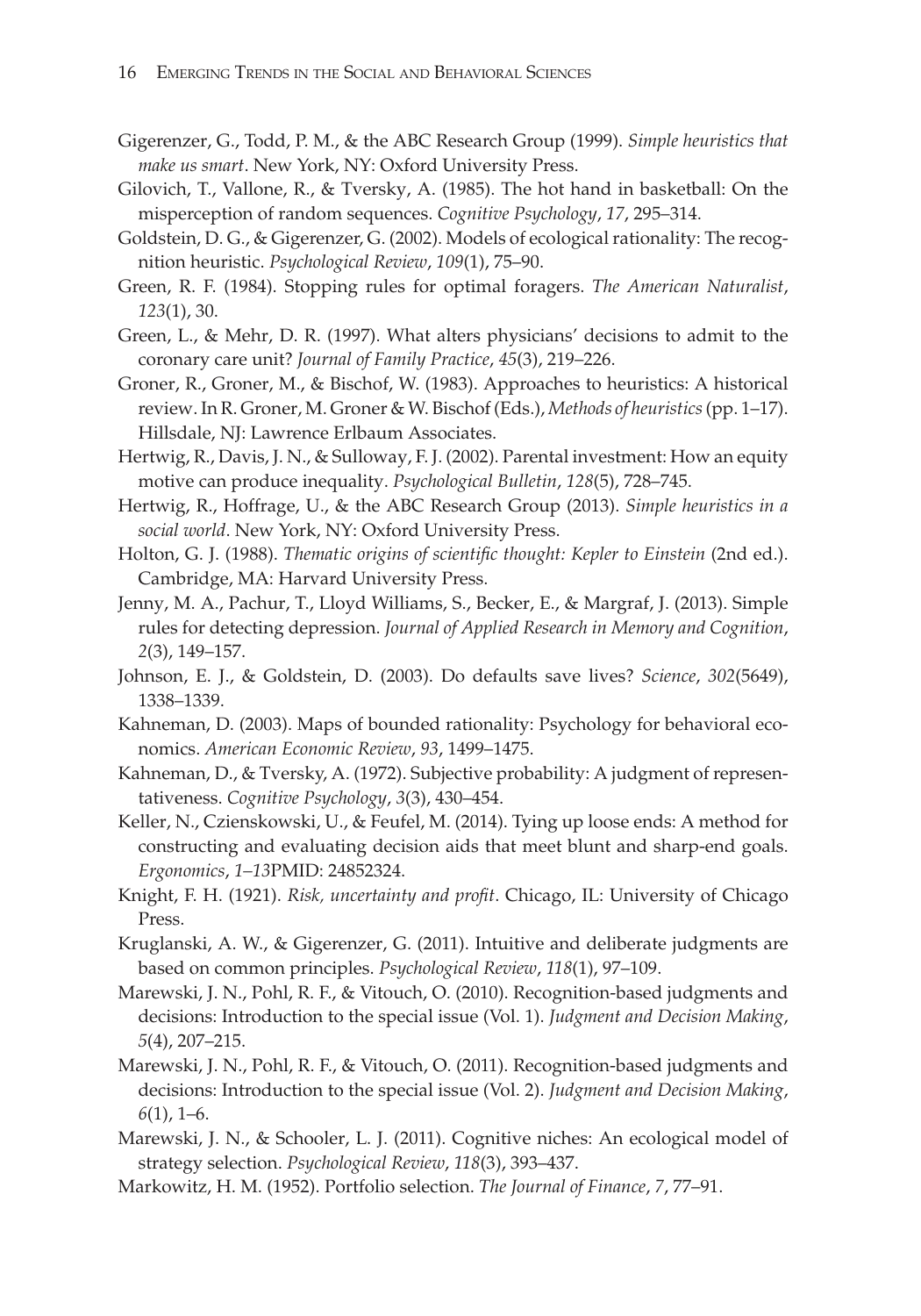- Martignon, L., Vitouch, O., Takezawa, M., & Forster, M. R. (2003). Naïve and yet enlightened: From natural frequencies to fast and frugal decision trees. In D. Hardman & L. Macchi (Eds.), *Thinking: Psychological perspectives on reasoning, judgment and decision making* (pp. 189–211). Chichester, UK: Wiley.
- Maslow, A. H. (1966). *The psychology of science*. New York, NY: Harper & Row.
- McBeath, M. K., Shaffer, D. M., & Kaiser, M. K. (1995). How baseball outfelders determine where to run to catch fy balls. *Science*, *268*(5210), 569–573.
- Messick, D. M. (1993). Equality as a decision heuristic. In B. A. Mellers & J. Baron (Eds.), *Psychological perspectives on justice: Theory and applications* (pp. 11–31). Cambridge, MA: Cambridge University Press.
- Neth, H., Meder, B., Kothiyal, A., & Gigerenzer, G. (2014). Homo heuristicus in the fnancial world: From risk management to managing uncertainty. *Journal of Risk Management in Financial Institutions*, *7*(2), 134–144.
- Newell, A., & Simon, H. A. (1972). *Human problem solving*. Englewood Cliffs, NJ: Prentice Hall.
- Payne, J. W., Bettman, J. R., & Johnson, E. J. (1993). *The adaptive decision maker*. Cambridge, UK: Cambridge University Press.
- Payne, S., Duggan, G., & Neth, H. (2007). Discretionary task interleaving: Heuristics for time allocation in cognitive foraging. *Journal of Experimental Psychology: General*, *136*(3), 370–380.
- Pólya, G. (1945). *How to solve it: A new aspect of mathematical method*. Princeton, NJ: Princeton University Press.
- Ratcliff, R., & McKoon, G. (1989). Similarity information versus relational information: Differences in the time course of retrieval. *Cognitive Psychology*, *21*(2), 139–155.
- Rieskamp, J., & Otto, P. E. (2006). SSL: A theory of how people learn to select strategies. *Journal of experimental psychology: General*, *135*(2), 207–236.
- Savage, L. J. (1954). *The foundations of statistics* (2nd ed.). New York, NY: Dover.
- Schooler, L. J., & Hertwig, R. (2005). How forgetting aids heuristic inference. *Psychological Review*, *112*(3), 610–628.
- Simon, H. A. (1955). A behavioral model of rational choice. *The Quarterly Journal of Economics*, *69*(1), 99–118.
- Simon, H. A. (1989). The scientist as problem solver. In K. Klahr & D. Kotovsky (Eds.), *Complex information processing: The impact of Herbert A. Simon* (pp. 377–398). Hillsdale, NJ: Lawrence Erlbaum.
- Todd, P. M., Gigerenzer, G., & the ABC Research Group (2012). *Ecological rationality: Intelligence in the world*. New York, NY: Oxford University Press.
- Tversky, A., & Kahneman, D. (1974). Judgment under uncertainty: Heuristics and biases. *Science*, *185*(4157), 1124–1131.
- Wertheimer, M. (1923/1938). Untersuchungen zur Lehre von der Gestalt. (English excerpts: Laws of organization in perceptual forms). In W. Ellis (Ed.), *A source book of Gestalt psychology* (pp. 71–88). New York, NY: Hartcourt, Brace and Co.
- Wübben, M., & von Wangenheim, F. (2008). Instant customer base analysis: Managerial heuristics often 'get it right'. *Journal of Marketing*, *72*(3), 82–93.